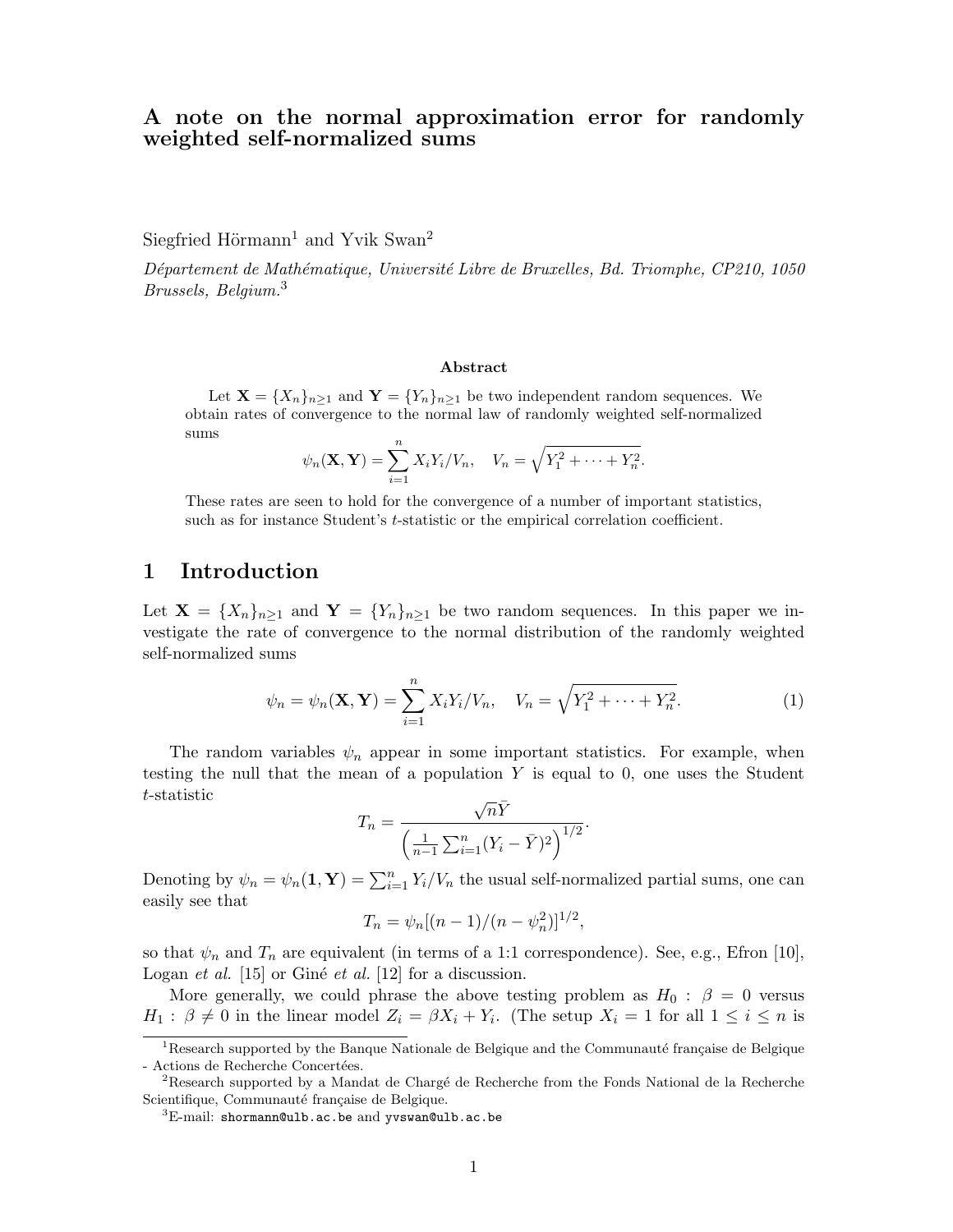contained as a special case.) Then  $\psi_n(\mathbf{X}, \mathbf{Z})$ , which reduces under  $H_0$  to  $\psi_n(\mathbf{X}, \mathbf{Y})$ , will serve as a natural test statistic. As a matter of fact our research was originally motivated by this problem (see Hallin *et al.* [13]). We were interested in obtaining asymptotic normality of this test under as general as possible assumptions on the errors  $Y_i$ .

Another related example where  $\psi_n$  appears is the empirical correlation coefficient. If the sequences  $X$  and  $Y$  are centered then the empirical correlation is

$$
\rho_n(\mathbf{X}, \mathbf{Y}) = \psi_n(\mathbf{X}, \mathbf{Y})/B_n = \frac{\sum_{k=1}^n X_k Y_k}{B_n V_n}, \quad B_n = \sqrt{X_1^2 + \dots + X_n^2}.
$$

We will see how, under moment conditions on **X**, convergence rates for  $\psi_n$  can be transfered to  $\rho_n$  (see Lemma 2.2 below).

Besides their statistical applications, self-normalized sums have proven to be challenging mathematical objects with interesting properties. As a consequence they have attracted considerable attention in probability theory. For example Logan  $et al.$  [15] studied the limiting distributions of  $\psi_n(1, Y)$  when Y is a centered i.i.d. sequence with heavy tails, and conjectured that  $\psi_n(1, Y)$  is asymptotically normal if and only if Y is in the domain of attraction of the normal law. Giné *et al.* [12] proved that this conjecture holds true, while Chistyakov and Götze  $[9]$  settled the question of the convergence of Student's statistic by giving necessary and sufficient conditions for these sums to allow limiting distributions which are not concentrated on  $\{\pm 1\}$ . More recently Benktus *et al.* [3] studied the limiting distribution of the non-central t-statistic under different assumptions on  $\mathbf{Y};$ they show, inter alia, how this limiting distribution depends critically on the existence of fourth moments for the  $Y_i$ . For a comprehensive study of these and related questions we refer the reader to the book Lai *et al.* [14].

In a slightly different setup, Breiman [6] provides necessary and sufficient conditions for the weak convergence of randomly weighted self-normalized sums of the form  $\sum_i X_i Y_i / \sum_i Y_i$ . Mason and Zinn [16] settle several questions left open by Breiman [6], and deduce the asymptotic distribution of  $\psi_n(1, Y)$  in the case of symmetry.

In this paper we will be interested in the rate of convergence to the normal distribution of  $\psi_n(\mathbf{X}, \mathbf{Y})$  as well as of  $\rho_n(\mathbf{X}, \mathbf{Y})$ . The case when  $\mathbf{X} = 1$  and  $\{Y_i\}$  are independent with finite variance is already well established. Bentkus *et al.* [2] give sharp rates for convergence of Student's statistic, and thus equivalently for  $\psi_n(1, Y)$ , in the non-i.i.d. case. Explicit constants in these bounds were derived by Shao [18]. See also Bentkus and Götze [4] for further references. There seem to be no similar investigations for  $\psi_n(\mathbf{X}, \mathbf{Y})$ . To the best of our knowledge, no similar results for the convergence rate of the correlation coefficient  $\rho_n(\mathbf{X}, \mathbf{Y})$  exist.

Our approach is as follows. We first state in Lemma 2.1 a general result, which is simple to prove and which provides a bound that holds without *any* hypothesis on  $\mathbf{Y}$ , be it on its moments or dependence structure. The main target is then to work out the thus obtained rates explicitly by imposing different assumptions on the sequence  ${Y_i}$ . This is done through a number of subsequent results. An interesting feature in our approach is that (with one exception) we do not work with truncation arguments, even when assuming an infinite variance for the  $Y$ 's.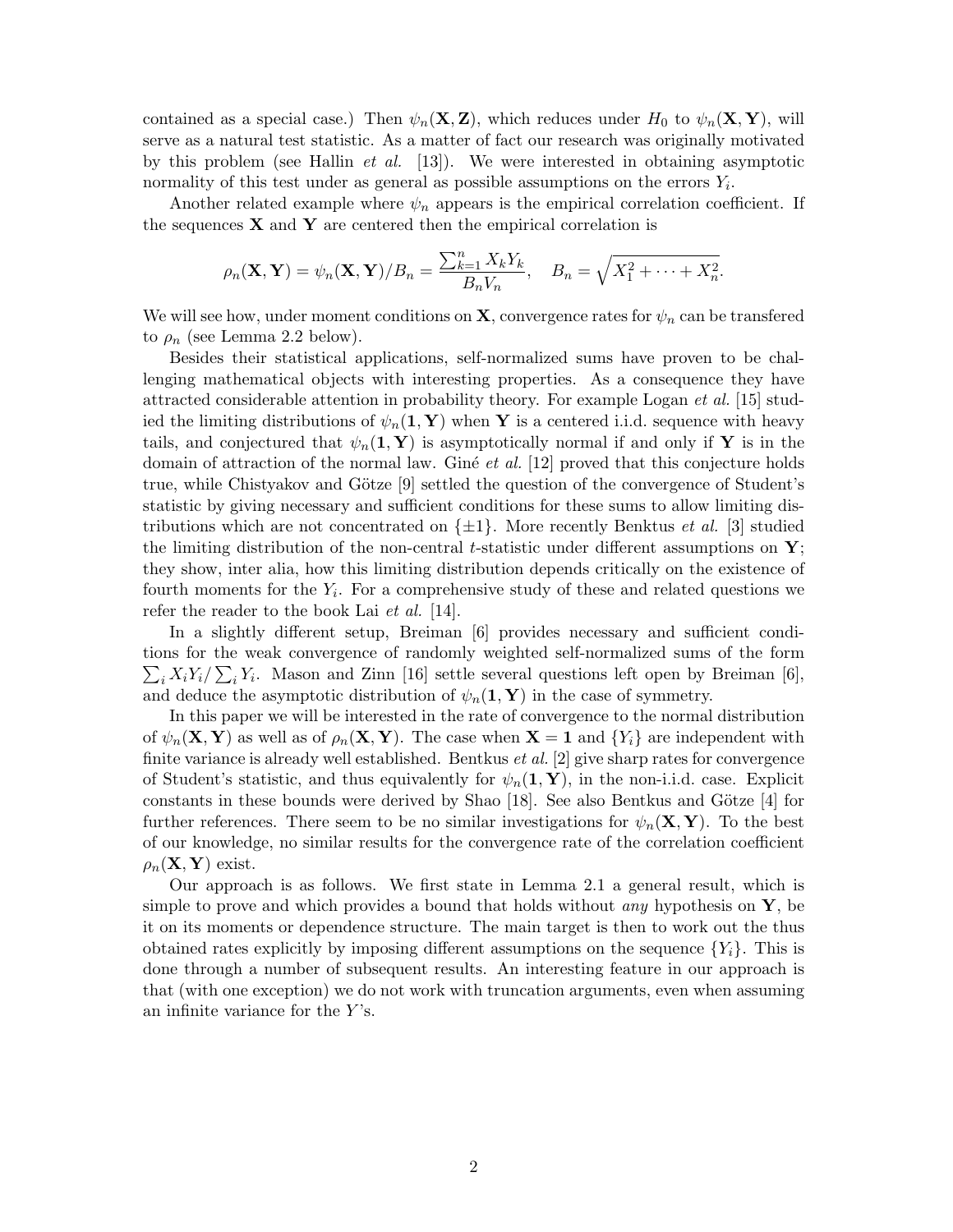### 2 Results

Recall that if P and Q are any probability measures on the real line, then the Wasserstein distance is given by

$$
d_W(P,Q) = \sup_{h \in \mathcal{H}} \left| \int h dP - \int h dQ \right|,
$$

where H is the class of Lipschitz 1 functions, i.e.  $\mathcal{H} = \{h : \mathbb{R} \to \mathbb{R}; ||h'|| \leq 1\}$  with  $||f|| = \sup_{x \in \mathbb{R}} |f(x)|$ . The Kolmogorov distance  $d_K(P,Q)$  is defined similarly, with H replaced by the class of indicator functions  $h_z(\cdot) = I\{\cdot \leq z\}, z \in \mathbb{R}$ . If V and S are random variables on the space  $(\Omega, \mathcal{A}, P)$  then  $d_W(V, S)$  will be written for  $d_W(P \circ V^{-1}, P \circ S^{-1}),$ where  $P \circ V^{-1}$  is the image measure of V under P. Similar is the definition for  $d_K(V, S)$ .

Throughout Z stands for a standard normal random variable and we are interested in

$$
d_W\big(\psi_n(\mathbf{X},\mathbf{Y}),Z\big) \quad \text{and} \quad d_W\big(\rho_n(\mathbf{X},\mathbf{Y}),Z\big),
$$

and

$$
d_K(\psi_n(\mathbf{X}, \mathbf{Y}), Z)
$$
 and  $d_K(\rho_n(\mathbf{X}, \mathbf{Y}), Z)$ ,

under the assumption that  $X$  and  $Y$  are independent.

The following simple Lemma gives the first step in our approach.

**Lemma 2.1.** Let  $\psi_n(\mathbf{X}, \mathbf{Y})$  be defined as in (1), where **X** and **Y** are two mutually independent sequences. Assume that  $\{X_k\}$  is i.i.d. with  $EX_1 = 0$ ,  $EX_1^2 = 1$ ,  $\xi_3 = E|X_1|^3 < \infty$ . Then

$$
d_K(\psi_n(\mathbf{X}, \mathbf{Y}), Z) \le 0.56 \xi_3 \Delta,
$$
\n(2)

where

$$
\Delta = \sum_{k=1}^{n} E|\delta_{k,n}|^3 \quad \text{with} \quad \delta_{k,n} = Y_k/V_n. \tag{3}
$$

Furthermore

$$
d_W(\psi_n(\mathbf{X}, \mathbf{Y}), Z) \le \xi_3 \Delta. \tag{4}
$$

*Proof of Lemma 2.1.* We show first (2). Let  $\mathbf{Y}_n = (Y_1, \ldots, Y_n)$ ,  $F_n(\mathbf{y}_n)$  be the joint law of  $Y_n$  and set  $v_n^2 = \sum_{i=1}^n y_i^2$ . Then using a version of the Berry-Esseen theorem for independent random variables, we obtain for any  $z \in \mathbb{R}$ 

$$
|P(Z \le z) - P(\psi_n(\mathbf{X}, \mathbf{Y}) \le z)| = \left| \int_{\mathbb{R}^n} P(Z \le z) - P(\psi_n(\mathbf{X}, \mathbf{Y}) \le z | \mathbf{Y}_n = \mathbf{y}_n) dF_n(\mathbf{y}_n) \right|
$$
  
\n
$$
\le \int_{\mathbb{R}^n} |P(Z \le z) - P(\psi_n(\mathbf{X}, \mathbf{y}_n) \le z)| dF_n(\mathbf{y}_n)
$$
  
\n
$$
\le CE|X_1|^3 \int_{\mathbb{R}^n} \sum_{i=1}^n (y_i/v_n)^3 dF_n(\mathbf{y}_n) = C\xi_3 E\Delta.
$$

By a recent result of Shevtsova [19],  $C \leq 0.56$ .

The proof of  $(4)$  can be done in the exact same way, using Corollary 4.2 in [8].

 $\Box$ 

We remark that in Lemma 2.1 we do not put *any* restrictions on the sequence  ${Y_k}$ . This means that, in theory, we can obtain non-trivial bounds even if this sequence is not independent or identically distributed. Of course, the difficulty then resides in working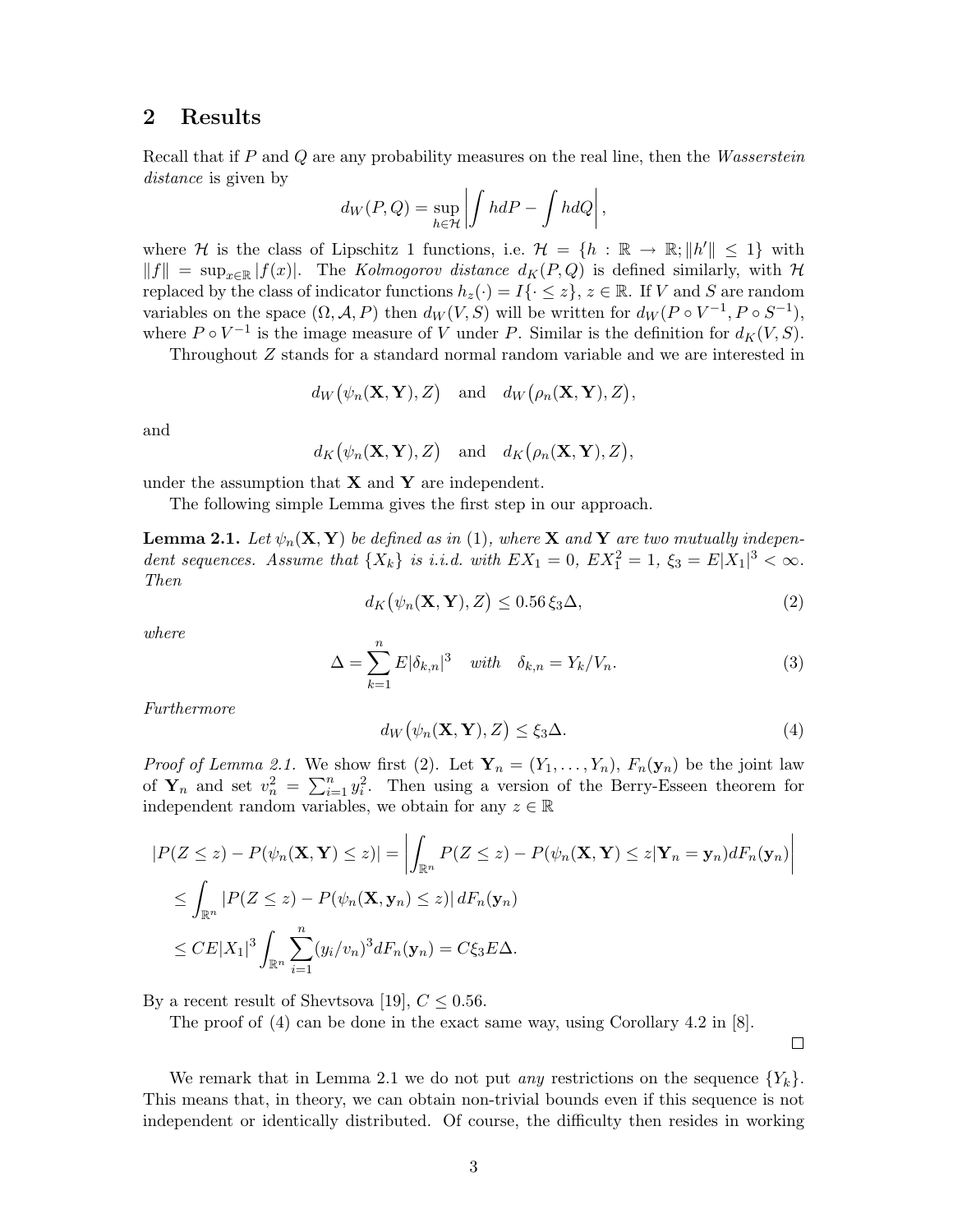out  $\Delta$  explicitly, which we do under different assumptions in Theorems 2.1, 2.2 and 2.3 below. We will see that Lemma 2.1 provides optimal bounds in several special cases.

Let us consider first the following special case, which gives an application to selfnormalized sums  $\psi_n(1, Y)$  when the  $Y_i$  are not necessarily independent nor identically distributed. We assume instead that

$$
(Y_1, \ldots, Y_n) \stackrel{d}{=} (\pm Y_1, \ldots, \pm Y_n) \tag{5}
$$

for all choices of  $+$ ,  $-$ . This form of symmetry, known as *sign-symmetry*, is more general than spherical symmetry (see e.g. Serfling  $[17]$ ) and is to be likened with the concept of orthant symmetry discussed by Efron [10]. Sign-symmetry is obviously satisfied if the  $Y_i$  are symmetric and independent random variables. Under this condition the following result (which should be also compared to Mason and Zinn [16, Corollary 6]) holds.

**Corollary 2.1.** Assume that (5) holds and set  $S_n = \sum_{k=1}^n Y_k$ . Then

$$
d_W(S_n/V_n, Z) \le \Delta \quad and \quad d_K(S_n/V_n, Z) \le 0.56 \Delta,
$$

with  $\Delta = \sum_{k=1}^{n} E|\delta_{k,n}|^3$ .

The proof follows simply by applying Lemma 2.1 to  $\psi_n(\mathbf{X}, \mathbf{Y})$  with  $\{X_k\}$  i.i.d. Rademacher variables, i.e.  $X_k = \pm 1$  with probability 1/2. Then due to the symmetric distribution of the  $Y_k$ , we have that  $S_n/V_n$  and  $\psi_n(\mathbf{X}, \mathbf{Y})$  have the same distribution.

The next Lemma gives a simple criterion for switching from  $\psi_n(\mathbf{X}, \mathbf{Y})$  to  $\rho_n(\mathbf{X}, \mathbf{Y})$ . While we impose 4 moments for  $X_1$ , we keep the assumptions on  $Y_1$  general.

**Lemma 2.2.** Let the assumptions of Lemma 2.1 hold and assume in addition that  $m_4$ :=  $EX_1^4 < \infty$ . Then, if  $n/\log n \ge 8m_4$ ,

$$
d_W(\psi_n(\mathbf{X}, \mathbf{Y}), \sqrt{n}\rho_n(\mathbf{X}, \mathbf{Y})) \leq \sqrt{\frac{2m_4}{n}}.
$$

Let us consider once more the testing problem  $H_0$ :  $\beta = 0$  versus  $H_1$ :  $\beta \neq 0$  in the linear model  $Z_i = \beta X_i + Y_i$ . The previous lemma in connection with Lemma 2.1 shows, if the regressors  $X_i$  are centered (a condition which is convenient but could be modified) and have 4 moments then we get under  $H_0$  for very general errors  $Y_i$  the convergence of the correlation test statistic  $\sqrt{n}\rho_n(\mathbf{X}, \mathbf{Z})$  to the normal, with an approximation error of order  $O(n^{-1/2} + \Delta)$ .

When  ${Y_k}$  is a stationary sequence, then  $\Delta = nE|\delta_{1,n}|^3$  and obtaining a rate of convergence to the normal distribution is entirely reduced to calculating the third absolute moment of  $\delta_{1,n}$ . We now concentrate on obtaining  $\Delta$  under different moment and tail assumptions on the sequence  ${Y_k}$  under the i.i.d. setup. We first work out  $\Delta$  under the sole assumption  $E[Y_1]^p < \infty$ ,  $p \in (2,3]$ . In this case we obtain the "usual" convergence rates.

**Theorem 2.1.** Let  $\{Y_i\}$  be an i.i.d. sequence, let  $p \in (2,3]$  and assume  $EY_1^2 = 1$  and  $E|Y_1|^p < \infty$ . Then

$$
\Delta = nE |\delta_{1,n}|^3 \le nE |\delta_{1,n}|^p \sim E|Y_1|^p n^{1-p/2}.
$$
\n(6)

(Note that the first inequality in (6) follows from  $|\delta_{1,n}| \leq 1$ .)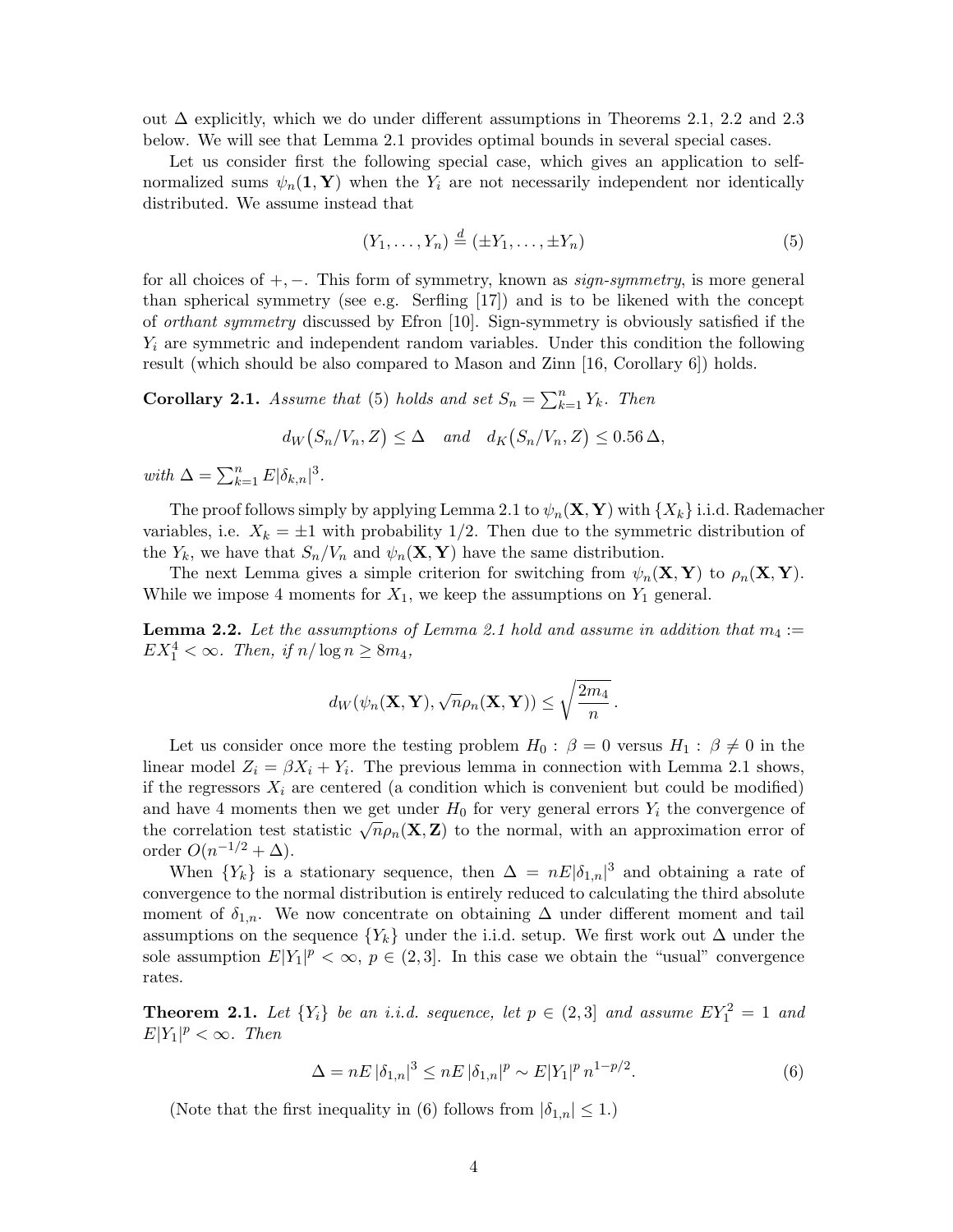Remark 2.1. A look at the proof of Theorem 2.1 suggests that similar results may be obtained under different dependence conditions, too. In fact, besides some purely analytic estimates, which hold for any sequence  ${Y_k}$ , we only make use of moment inequalities which exist in different generality for many weak dependence and mixing concepts, respectively.

Next we consider the case when we have knowledge on the tail probabilities of the  $Y_k$ . Let  $\Gamma(p)$  denote Euler's gamma function.

**Theorem 2.2.** Let  $\{Y_i\}$  be an i.i.d. sequence, let  $1 \leq \alpha < 2$  and  $P(Y_k^2 > x) \sim \ell(x)x^{-\alpha}$ , where  $\ell(x)$  is slowly varying at  $\infty$ . If  $\sigma_Y^2 := EY_1^2 < \infty$ , then we have for any  $\gamma > \alpha$ 

$$
nE |\delta_{1,n}|^{2\gamma} \sim \frac{\Gamma(\gamma - \alpha)\Gamma(1+\alpha)}{\sigma_Y^2 \Gamma(\gamma)} n^{1-\alpha} \ell(n).
$$

**Example 2.1.** Consider the case  $P(|Y_1|^p > x) \sim \frac{1}{x \log^2 x}$ ,  $p \in (2,3)$ . Then  $E|Y_1|^{\beta} = \infty$ for any  $\beta > p$ , while  $E[Y_1]^p < \infty$ . Applying the above result with  $\gamma = 3/2$  we obtain

$$
\Delta = nE |\delta_{1,n}|^3 \sim \frac{\Gamma((3-p)/2)\Gamma(1+p/2)}{\sigma_Y^2 \Gamma(3/2)} \frac{n^{1-p/2}}{\log^2 n}.
$$

Hence the additional knowledge of the tail behavior yields a slightly better rate than the one obtained in (6).

We now turn to the case when we have infinite second moments.

**Theorem 2.3.** Let  $\{Y_i\}$  be an i.i.d. sequence, let  $P(Y_1^2 > x) \sim \ell(x)x^{-1}$ , with  $\ell(x)$  slowly varying at  $\infty$ . If  $E(Y_1^2) = \infty$ , then, for any  $\gamma > 1$ , we have

$$
nE |\delta_{1,n}|^{2\gamma} \sim \frac{1}{\gamma - 1} \frac{\ell(a_n)}{L(a_n)},
$$

where  $L(x) = \int^x (\ell(t)/t) dt$  and  $\{a_n\}$  is a sequence satisfying  $a_n \sim nL(a_n)$ .

Example 2.2. Assume that  $P(Y_1^2 > x) \sim x^{-1} (\log x)^{-2}$ . Then  $EY_1^2 < \infty$  and by Theorem 2.2 we get that for all  $n \geq 1$ 

$$
d_K(\psi_n(\mathbf{X}, \mathbf{Y}), Z) \leq A(\log n)^{-2},
$$

for some large enough constant A. If  $P(Y_k^2 > x) \sim x^{-1} (\log x)^{-1}$  then  $EY_1^2 = \infty$ . But since  $\tilde{\ell}(x) = \log \log x$  and  $a_n \sim n \log \log n$  we still get by Theorem 2.3 applied with  $\gamma = 3/2$ 

$$
d_K(\psi_n(\mathbf{X}, \mathbf{Y}), Z) \leq A((\log n) \log \log n)^{-1},
$$

and thus an explicit convergence rate to the normal law.

We conclude with a result which shows that, even in the case when  $Y_1$  is in the domain of attraction of an  $\alpha$ -stable law with  $\alpha$  strictly less but close to 2 we can get non-trivial bounds.

**Theorem 2.4.** Let  $\{Y_i\}$  be an i.i.d. sequence, assume that  $P(|Y_1| > x) \sim \ell(x)x^{-\alpha}$  with  $\alpha \in (0,2)$ . Then for any  $\gamma > 1$ 

$$
nE |\delta_{1,n}|^{2\gamma} \sim \frac{\Gamma(\gamma - \alpha/2)}{\Gamma(\gamma)\Gamma(1 - \alpha/2)}.\tag{7}
$$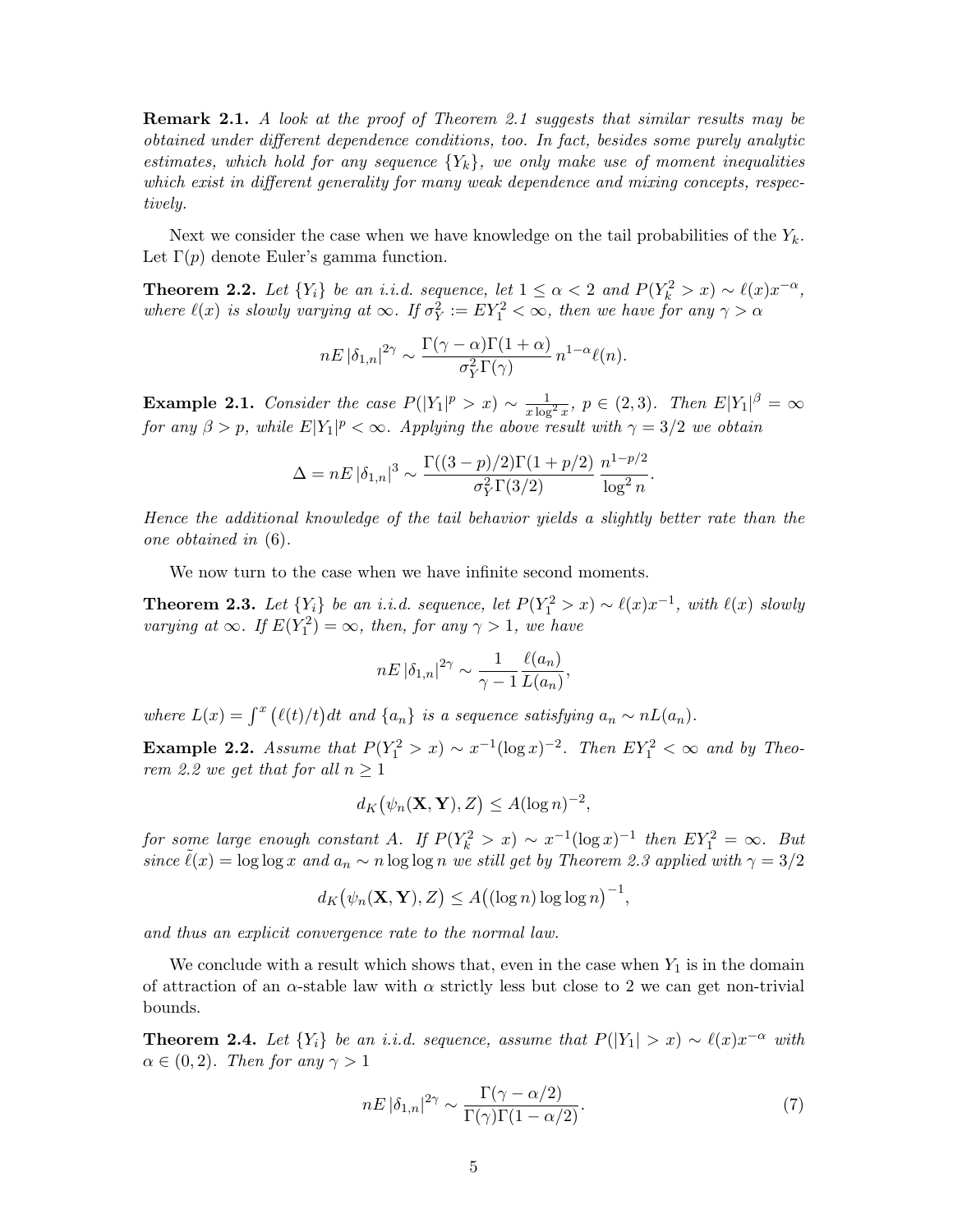**Example 2.3.** We apply this result with  $\gamma = 3/2$ . Let  $\alpha = 2 - \varepsilon$  for small  $\varepsilon > 0$ . Observing that under the above assumptions  $\Gamma(3/2 - \alpha/2)/\Gamma(3/2) < 2$ , and  $1/\Gamma(\varepsilon) \sim \varepsilon$  for  $\varepsilon \to 0$  we get by Lemma 2.1 that for large enough n

$$
d_K(\psi_n(\mathbf{X}, \mathbf{Y}), Z) \leq 0.56 \,\xi_3 \,\varepsilon.
$$

When the distribution of the  $Y_k$  is symmetric, we can conclude that for sufficiently large sample size n we have  $d_K(S_n/V_n, Z) \leq 0.56 \varepsilon$ .

## 3 Proofs

In the sequel we need the following version of Hoeffding's inequality (see e.g. Shao [18, p. 145]).

**Lemma 3.1.** Let  $\{Z_i, 1 \leq i \leq n\}$  be independent non-negative random variables with  $\mu = \sum_{i=1}^n EZ_i$  and  $\sigma^2 = \sum_{i=1}^n EZ_i^2 < \infty$ . Then for  $0 < x < \mu$ 

$$
P\left(\sum_{i=1}^n Z_i \le x\right) \le \exp\left(-\frac{(\mu - x)^2}{2\sigma^2}\right).
$$

Proof of Lemma 2.2. Let

$$
\phi:=\sqrt{n}\rho_n(\mathbf{X},\mathbf{Y}).
$$

Note that  $\phi = \sqrt{\frac{n}{B_n^2}}\psi$ . Then, for all  $h \in \mathcal{H}$ , by the mean value theorem we get (recall that  $||h'|| \leq 1$ 

$$
|Eh(\phi) - Eh(\psi)| \le E\left[\left|\sqrt{\frac{n}{B_n^2}} - 1\right||\psi|\right].
$$

Let  $\varepsilon \in (0,1)$ . Then the last term is bounded by  $\frac{1}{2}A_n^{(1)} + A_n^{(2)}$ , where

$$
A_n^{(1)} := E\left[ \left| \frac{n}{B_n^2} - 1 \right| |\psi| I\{B_n^2 > (1 - \varepsilon)n\} \right]
$$

and

$$
A_n^{(2)} := E\left[ \left| \sqrt{\frac{n}{B_n^2}} - 1 \right| |\psi| I\{B_n^2 \le (1 - \varepsilon)n\} \right].
$$

Define  $\kappa_4 = E(X_1^2 - 1)^2$ . Then

$$
A_n^{(1)} \le \frac{1}{1-\varepsilon} E\left[\left|\frac{1}{n}\sum_{i=1}^n (X_i^2 - 1)\right| |\psi|\right]
$$
  

$$
\le \frac{1}{1-\varepsilon} \left( E\left[\left|\frac{1}{n}\sum_{i=1}^n (X_i^2 - 1)\right|^2\right] \right)^{1/2} \times \left( E|\psi|^2 \right)^{1/2}
$$
  

$$
= \frac{1}{1-\varepsilon} \sqrt{\frac{\kappa_4}{n}}.
$$

For estimating  $A_n^{(2)}$  we use

$$
|\psi| = \left|\sum_{i=1}^n X_i \frac{Y_i}{V_n}\right| \le \left(\sum_{i=1}^n X_i^2\right)^{1/2} \left(\sum_{i=1}^n \frac{Y_i^2}{V_n^2}\right)^{1/2} = B_n.
$$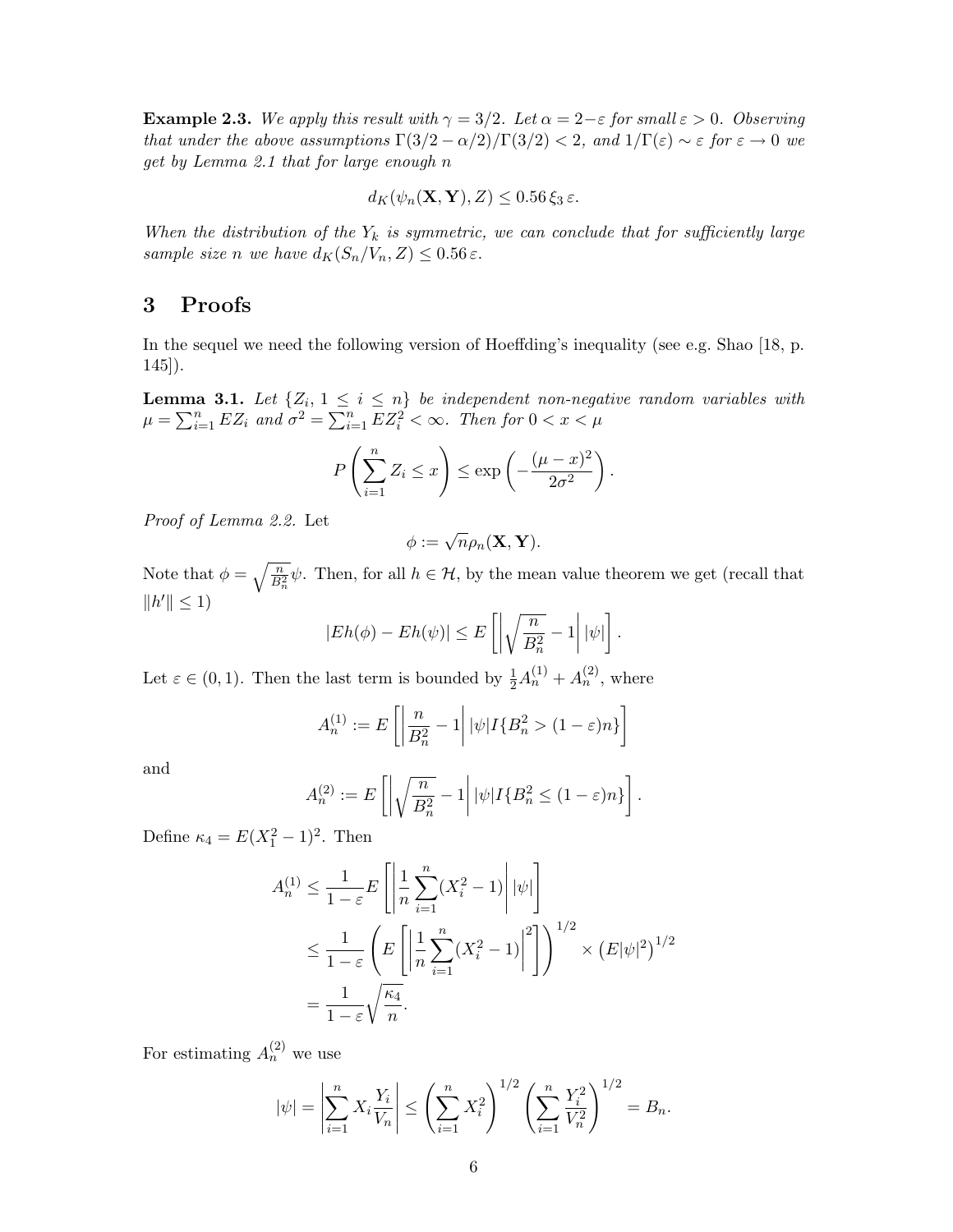Thus

$$
A_n^{(2)} \le E|\sqrt{n} - B_n| I\{B_n^2 \le (1 - \varepsilon)n\} \le \sqrt{n} P(B_n^2 \le (1 - \varepsilon)n).
$$

By Lemma 3.1 we get that  $P(B_n^2 \leq (1 - \varepsilon)n) \leq \exp(-\varepsilon^2 n/(2m_4))$ . Collecting our estimates we have

$$
|Eh(\phi) - Eh(\psi)| \leq \frac{1}{2} \frac{1}{1-\varepsilon} \sqrt{\frac{\kappa_4}{n}} + \sqrt{n} \exp(-\varepsilon^2 n/(2m_4)).
$$

For large enough n we have  $\varepsilon^2 := (2m_4 \log n)/n \leq 1/4$ , and since  $m_4 = \kappa_4 + 1$  we conclude

$$
|Eh(\phi) - Eh(\psi)| \le \sqrt{\frac{\kappa_4}{n}} + \frac{1}{\sqrt{n}} \le \sqrt{\frac{2m_4}{n}}.
$$

 $\Box$ 

*Proof of Theorem 2.1.* Let  $\tilde{Y}_{i,n} = Y_i \wedge n^{1/p}$ . Then

$$
E\tilde{Y}_{i,n}^2 = 1 - \varepsilon_n \quad \text{with } \varepsilon_n \to 0. \tag{8}
$$

Further

$$
E\tilde{Y}_{i,n}^4 = \int_0^{n^{1/p}} x^4 dP(Y_1 \le x) \le n^{2/p} \int_0^\infty x^2 dP(Y_1 \le x) = n^{2/p}.\tag{9}
$$

Now fix an arbitrarily small  $\varepsilon > 0$  and let n be large enough in order to have  $\varepsilon_n \leq \varepsilon/2$ . Using Lemma 3.1 with (8) and (9) it follows that

$$
P\left(\tilde{Y}_{2,n}^2 + \dots + \tilde{Y}_{n,n}^2 \le (1 - \varepsilon)(n - 1)\right) \le \exp\left(-\frac{\varepsilon^2}{8}(n - 1)^{1 - 2/p}\right). \tag{10}
$$

Next we observe that

$$
\left(\frac{Y_1^2}{Y_1^2 + \dots + Y_n^2}\right)^{p/2} \le \min\left\{1, \frac{|Y_1|^p}{(\tilde{Y}_{2,n}^2 + \dots + \tilde{Y}_{n,n}^2)^{p/2}}\right\}
$$
  

$$
\le I\{\tilde{Y}_{2,n}^2 + \dots + \tilde{Y}_{n,n}^2 \le (1-\varepsilon)n\}
$$
  

$$
+ |Y_1|^p \left(\frac{1}{n(1-\varepsilon)}\right)^{p/2} I\{\tilde{Y}_{2,n}^2 + \dots + \tilde{Y}_{n,n}^2 > (1-\varepsilon)n\}
$$

This and (10) give

$$
nE|\delta_{1,n}|^p = nE\left(\frac{Y_1^2}{\sum_{k=1}^n Y_k^2}\right)^{p/2}
$$
  
\n
$$
\leq nP(\tilde{Y}_{2,n}^2 + \dots + \tilde{Y}_{n,n}^2 \leq (1-\varepsilon)n) + E|Y_1|^p \left(\frac{1}{1-\varepsilon}\right)^{p/2} n^{1-p/2}
$$
  
\n
$$
\sim E|Y_1|^p \left(\frac{1}{1-\varepsilon}\right)^{p/2} n^{1-p/2} \quad (n \to \infty).
$$
\n(11)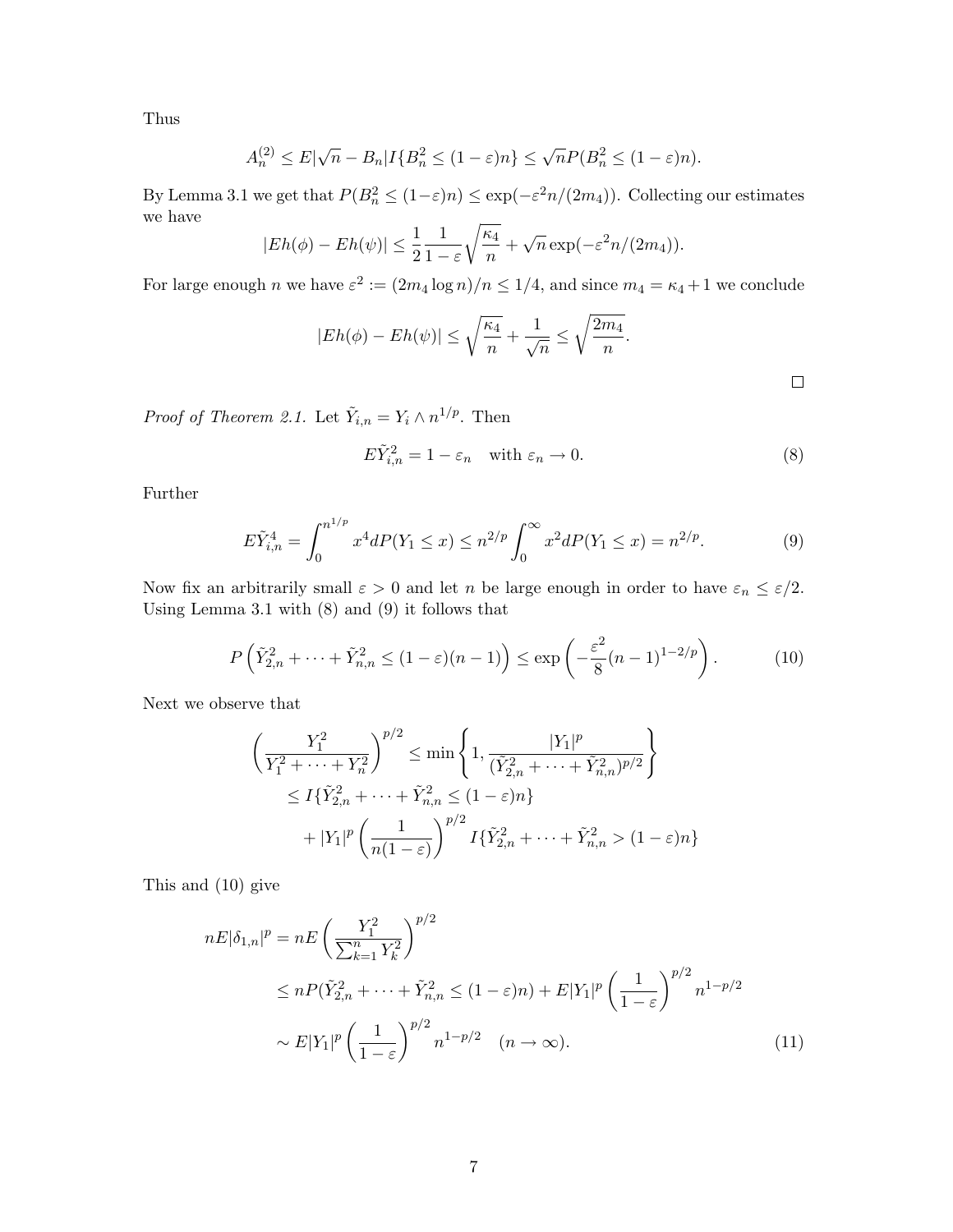On the other hand we have

$$
nE\left(\frac{Y_1^2}{\sum_{k=1}^n Y_k^2}\right)^{p/2}
$$
  
\n
$$
\geq E|Y_1|^p I\{|Y_1|^p < n\} E\left(\frac{1}{n^{-1}\sum_{k=2}^n Y_k^2 + n^{(2-p)/p}}\right)^{p/2} n^{1-p/2}
$$
  
\n
$$
\geq E|Y_1|^p I\{|Y_1|^p < n\} \left(\frac{1}{1+n^{(2-p)/p}}\right)^{p/2} P\left(\frac{1}{n}\sum_{k=2}^n Y_k^2 \leq 1\right) n^{1-p/2}
$$
  
\n
$$
\sim E|Y_1|^p n^{1-p/2} \quad (n \to \infty), \tag{12}
$$

where in the last step we used the law of large numbers to obtain  $P(\frac{1}{n})$  $\frac{1}{n}\sum_{k=2}^n Y_k^2 \leq 1 \rightarrow 1.$ Now (11) holds for arbitrarily small  $\varepsilon > 0$ . Together with (12) the proof follows.

*Proof of Theorem 2.3.* We borrow an idea of Albrecher and Teugels [1]. The crucial trick is to write

$$
\frac{1}{x^{\gamma}} = \frac{1}{\Gamma(\gamma)} \int_0^{\infty} s^{\gamma - 1} e^{-sx} ds, \quad \gamma > 0.
$$

Then, since

$$
E|\delta_{1,n}^{2}|^{\gamma} = E\left|\frac{Y_{1}^{2}}{\sum_{k=1}^{n} Y_{k}^{2}}\right|^{\gamma},\,
$$

we obtain

$$
E|\delta_{1,n}^2|^{\gamma} = \frac{1}{\Gamma(\gamma)} \int_0^{\infty} s^{\gamma-1} (\varphi_1(s))^{n-1} \varphi_2(s) ds,
$$

with  $\varphi_1(s) := E\left(e^{-sY_1^2}\right)$  and  $\varphi_2(s) := E\left(\left[Y_1^2\right]^\gamma e^{-sY_1^2}\right)$ . Choosing  $a_n \to \infty$  such that  $na_n^{-1}L(a_n) \to 1$  one easily shows (see [1]) that for any  $s > 0$ 

$$
\lim_{n \to \infty} \varphi_1^{n-1} \left( \frac{s}{a_n} \right) = e^{-s}.
$$
\n(13)

In order to determine  $\varphi_2(s)$  we introduce

$$
\Gamma_{\gamma,s}(x) = \int_0^x t^{\gamma} e^{-st} dt, \quad \gamma > 1, \quad s, x > 0.
$$

Note that  $\lim_{x\to\infty} \Gamma_{p,s}(x) = s^{-(\gamma+1)}\Gamma(\gamma+1)$ . Further we let F be the distribution function of  $Y_1^2$ . Using integration by parts, we get

$$
\int_0^\infty F(x)d\Gamma_{\gamma,s}(x) = s^{-(\gamma+1)}\Gamma(\gamma+1) - \int_0^\infty \Gamma_{\gamma,s}(x)dF(x).
$$

A simple consequence is that

$$
\int_0^\infty \Gamma_{\gamma,s}(x) dF(x) = \int_0^\infty (1 - F(x)) d\Gamma_{\gamma,s}(x) = \int_0^\infty x^\gamma e^{-sx} (1 - F(x)) dx.
$$

Since  $\gamma \Gamma_{\gamma-1,s}(x) - s \Gamma_{\gamma,s}(x) = x^{\gamma} e^{-sx}$  we conclude that

$$
\varphi_2(s) = \int_0^\infty x^\gamma e^{-sx} dF(x)
$$
  
=  $\gamma \int_0^\infty \Gamma_{\gamma-1,s}(x) dF(x) - s \int_0^\infty \Gamma_{\gamma,s}(x) dF(x)$   
=  $\gamma \int_0^\infty x^{\gamma-1} (1 - F(x)) e^{-sx} dx - s \int_0^\infty x^\gamma (1 - F(x)) e^{-sx} dx.$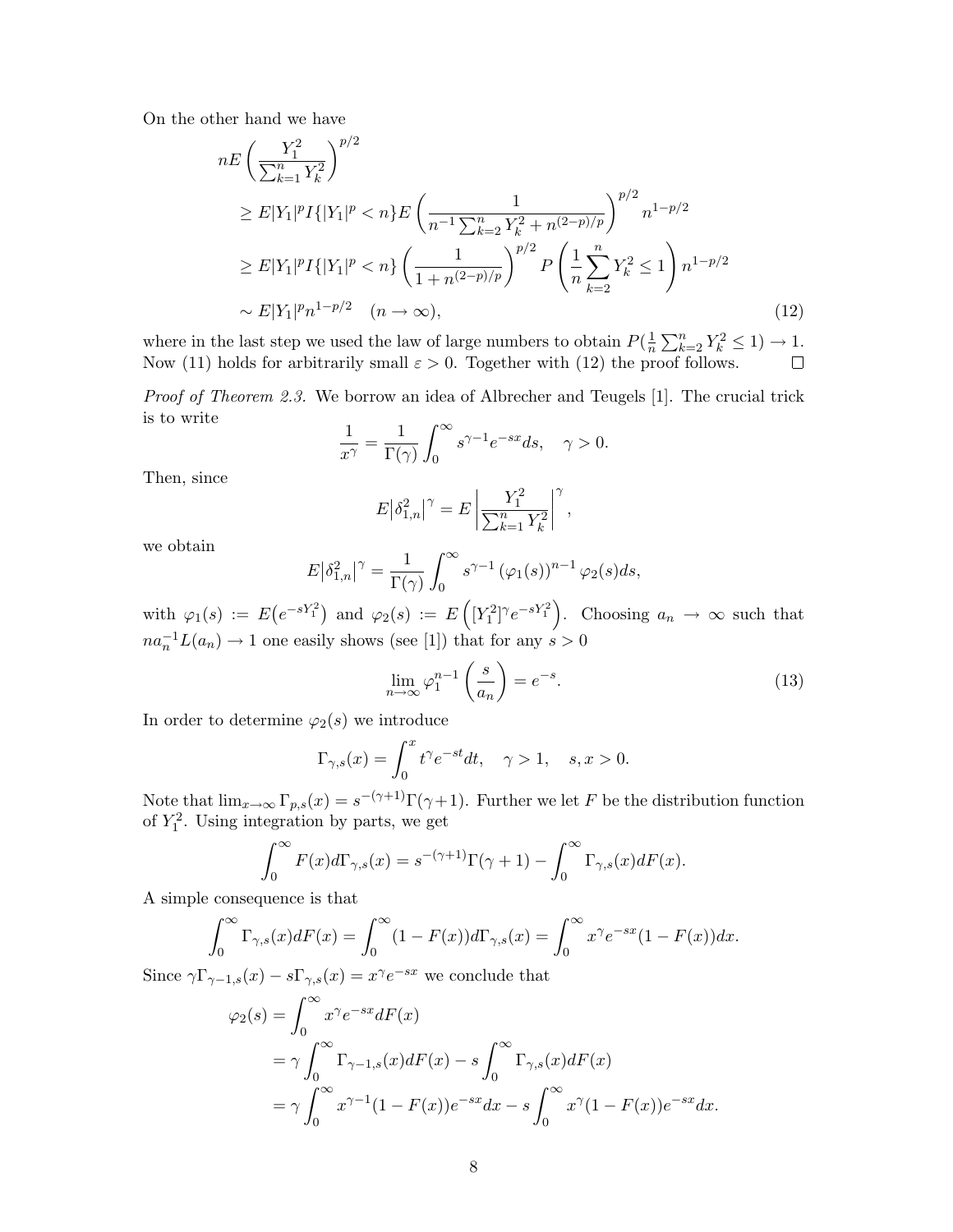By our assumption  $1 - F(x) \sim x^{-1} \ell(x)$  and thus by Karamata's Tauber theorem (see e.g. Bingham *et al.* [5, Theorem 1.7.6]) we have for any  $\rho > -1$ 

$$
\int_0^\infty x^\rho (1 - F(x)) e^{-sx} dx \sim \Gamma(\rho) s^{-\rho} \ell(1/s) \quad \text{as} \quad s \to 0.
$$

Combining with our just derived formula for  $\varphi_2(s)$  we have for  $\gamma > 1$ 

$$
\varphi_2(s) \sim \frac{\ell(1/s)}{s^{\gamma - 1}} \Gamma(\gamma - 1) \quad \text{as } s \to 0.
$$
 (14)

Finally consider the quantity

$$
nE\big|\delta_{1,n}^2\big|^{\gamma}=\frac{n}{\Gamma(\gamma)}\int_0^{\infty}t^{\gamma-1}\varphi_1^{n-1}(t)\varphi_2(t)dt.
$$

It is easy to show that  $n \int_{\epsilon}^{\infty} t^{\gamma-1} \varphi_1^{n-1}(t) \varphi_2(t) dt \to 0$  for all  $\epsilon > 0$ . Hence we can restrict the integration to the compact interval  $[0, \epsilon]$ , on which Lemma 5.1 of Fuchs *et al.* [11] can be used to uniformly bound the integrand above by an integrable function. Using the already defined  $a_n$ , we therefore get from (13), (14) and dominated convergence

$$
nE|\delta_{1,n}^2|^{\gamma} \sim \frac{n}{\Gamma(\gamma)} \int_0^{\epsilon} t^{\gamma-1} \varphi_1^{n-1}(t) \varphi_2(t) dt
$$

$$
\sim \frac{n}{\Gamma(\gamma)} \left(\frac{1}{a_n}\right)^{\gamma} \int_0^{\infty} t^{\gamma-1} \varphi_1^{n-1}(t/a_n) \varphi_2(t/a_n) dt
$$

$$
\sim \frac{\Gamma(\gamma-1)}{\Gamma(\gamma)} \frac{n\ell(a_n)}{a_n}, \quad \text{as } n \to \infty.
$$

The relation  $\frac{n\ell(a_n)}{a_n} \sim \frac{\ell(a_n)}{L(a_n)}$  $\frac{\ell(a_n)}{L(a_n)}$  concludes the proof.

The proof of Theorem 2.2 is similar to the proof of Theorem 2.3 and will therefore be omitted.

#### Acknowledgments.

The authors thank Marc Hallin and Thomas Verdebout for providing the incentive for this paper.

## References

- [1] Albrecher, H., and Teugels, J. (2006). Asymptotic analysis of a measure of variation. Theor. Probab. Math. Stat., 74, 1–9.
- [2] Bentkus, V., Bloznelis, M., and Götze, F. (1996). A Berry-Esséen bound for Student's statistic in the non-i.i.d. case. J. Theor. Probab., 9, 765–796.
- [3] Bentkus, V., Bing-Yi, J., M., Shao, Q.M. and Wang, Z. (2007). Limiting distributions of the non-central t-statistic and their applications to the power of t-tests under nonnormality. *Bernoulli*, **13**, 346–364.

 $\Box$